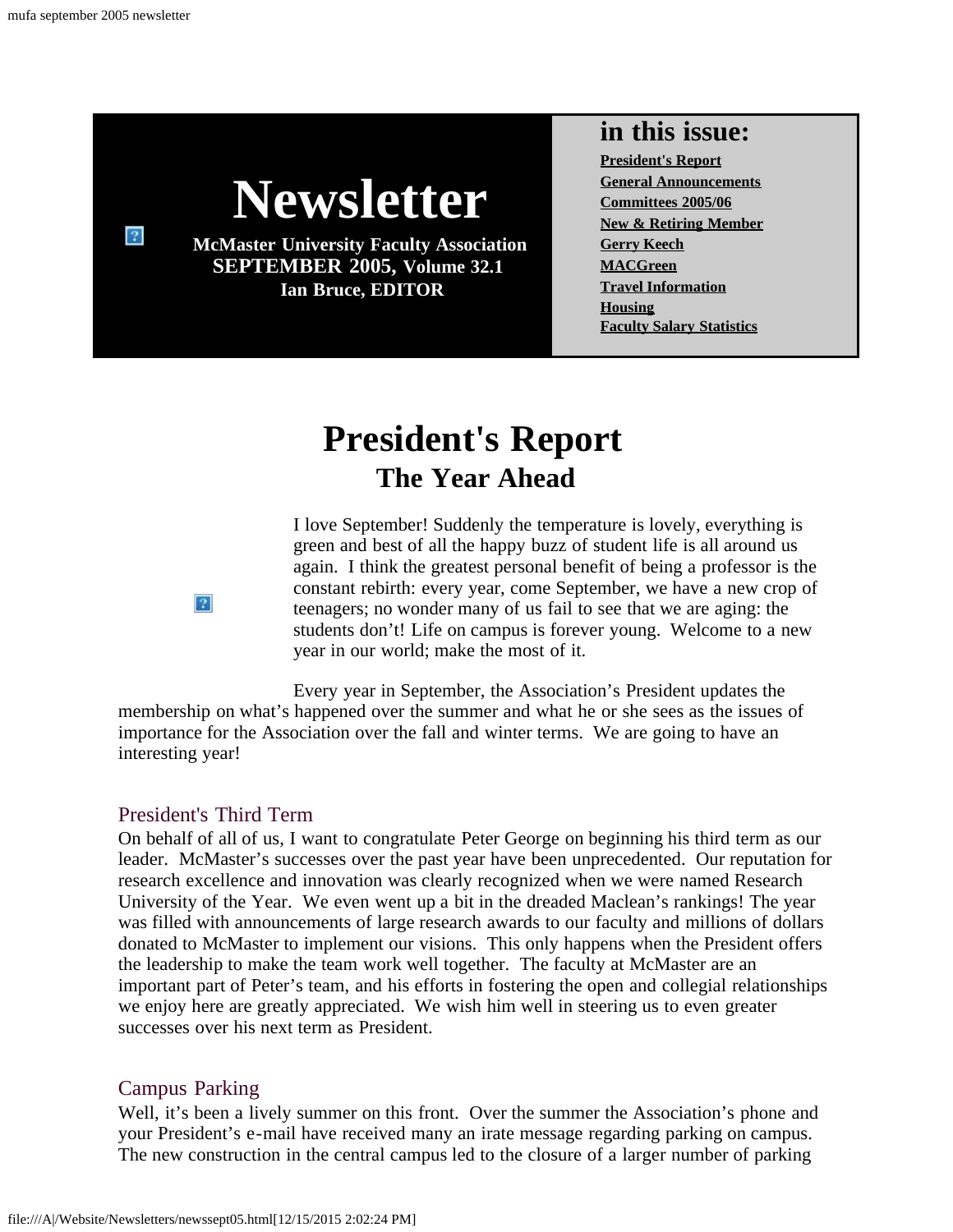spots in Zone 1 than had been expected. Faculty members who had parked there for several years were quite suddenly ask to enjoy the walk or shuttle ride from Zone 6. Not everyone enjoyed this new wellness program! Your Association has been involved in meetings and discussions on how to handle this crisis. A substantial number of our members would prefer to have a car-less campus and would prefer to see all parking spots disappear. About an equal number feel strongly that they must have quick and easy access to their cars for health reasons or for work and family obligations that take them on and off campus throughout the day. This is not an easy issue. I can assure you that the Parking Office, Human Resources, and Karen Belaire have worked hard to meet the needs of as many faculty members as possible. There is now recognition that our parking priorities policy must be re-examined. That will happen over the coming year. The plan to build a parking garage will also be resurrected and given new consideration and study. The parking issue is now front and centre. The solutions will not come quickly. Our patience will continue to be taxed, but the planning process has been given a boost by the faculty outrage expressed this summer. The Association will continue to be involved with this issue over the coming year.

#### Spousal Hiring

I want to remind all departments that the spousal hiring policy is now in place. This policy may help us with the recruitment and retention of academic couples. The policy accelerates the process for hiring when a suitable position for a spouse is available on campus.

#### Day Care

At the spring meeting of CAUT, members were advised to consider adding day care needs to their considerations of working conditions when contracts are being renewed. These needs are important for recruitment and retention of young faculty members. Although we have an excellent on-campus day care at McMaster, there is no policy that provides preferential placements for children of staff and faculty. There is also no infant care and no evening care. Some universities consider these to be particularly important for young faculty members. During my meetings with the Provost and the President since May, these matters have been discussed. There is agreement that we should pursue ways to improve the day care situation on our campus. I am working with some child development researchers on this matter. I would love to have input from any faculty member interested in this issue. Please e-mail me and we'll meet to talk about your views and needs.

#### Joint Committee

Last year we negotiated a new one-year contract that now expires on June 30, 2006. This means that we are again in a negotiating year. The Joint Committee for this year is now in place: for the Administration, the team consists of Ken Norris, Provost; Karen Belaire, VP Administration; and Susan Denburg, Associate VP (Academic), Health Sciences. The Association's team is led by Mike Veall , our Remuneration Chair, along with me as President and Ian Hambleton, our Vice President. Mike Veall did a wonderful job leading our negotiations last year and I am very grateful to him for assuming this responsibility again this year. Last year the negotiations were held at a time when the contents of the Rae Report were rumoured but not confirmed. The government's response to the Rae Report was difficult to predict. Both sides of the negotiation table thought it prudent to make a short-term agreement until the situation became clearer.

This year, the atmosphere is much different. Dr. Rae supported the needs of the universities and the government brought money to the table. Over the next 5 years, government funding will increase by \$1.2 billion; this is front-end loaded. At the spring meeting of OCUFA, it was estimated that about \$282 million in additional funding will be given to Ontario's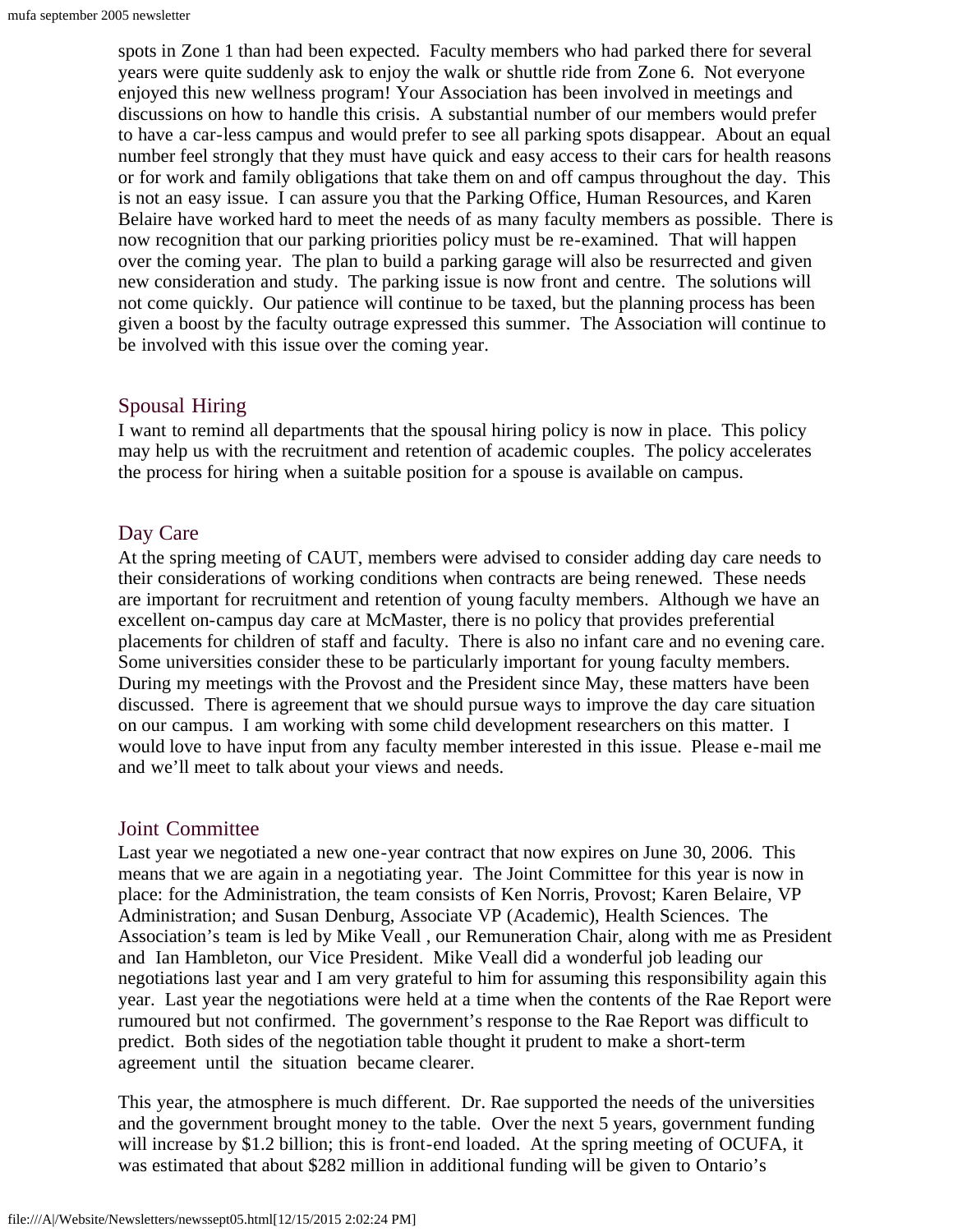universities in the coming year. We don't know what McMaster's share will be. Performance accountability is an important part of this increased funding. Although McMaster favours 'quality' indices, faculty/ student ratio has been raised in this context. The Association awaits news on how these increased funds will affect our operations. Needless to say, your representatives on the Joint Committee will be working for improvements in salary, benefits and working conditions.

Over the summer, two committees met to study and advise the Joint Committee on issues related to our post-retirement pensions and benefits package and to the abolition of mandatory retirement. Input from these deliberations will be considered during our negotiations this year.

#### Mandatory Retirement

In the spring, legislation was tabled regarding the abolition of mandatory retirement. This legislation is not likely to come into effect until late in 2006 or early 2007. Consequently, faculty members with retirement dates prior to this will still be subject to mandatory retirement. Last year, McMaster took the position that we would follow the dates required by the legislation, rather than follow the University of Toronto in ending mandatory retirement for its faculty effective 2006. Although the discussion will continue, I see no intent to change that position at McMaster. Consequently, I would advise the 2006 retirees to pursue individual arrangements with their Departments and Deans if they wish to continue their work at the University.

#### **Collegiality**

As a final note, I want to welcome new faculty members to McMaster. We hope that you will become involved with the activities of the Association. It is a tradition here to invite all new faculty members to join members of the Executive for lunch at some time over the fall and winter terms. I look forward to meeting many of you in these informal gatherings. We hope to hear about your 'settling in' experiences and we are open to offering advise on any matter. I think that in the coming year you will experience a working atmosphere that is unique and envied by faculty members at many other universities. At McMaster, the Administration and the Faculty Association work in a friendly, supportive and collegial fashion. Our President and Provost keep the Association 'in the loop' when important matters are being discussed. We are part of a team, not adversaries. It is my hope and my intention to lead the Association over the coming year so as to consolidate the collegial relations we have enjoyed on this campus for so many years. I look forward to hearing from our membership. No problem need go unheard; just call us!

<span id="page-2-0"></span>Have a wonderful year at McMaster!

*Betty Ann Levy*

 $|2|$ 

# **Commitee Structure 2005/2006**

**[Executive](file:///A|/Website/Newsletters/newexec.htm) [Committees](file:///A|/Website/Newsletters/committe.htm)**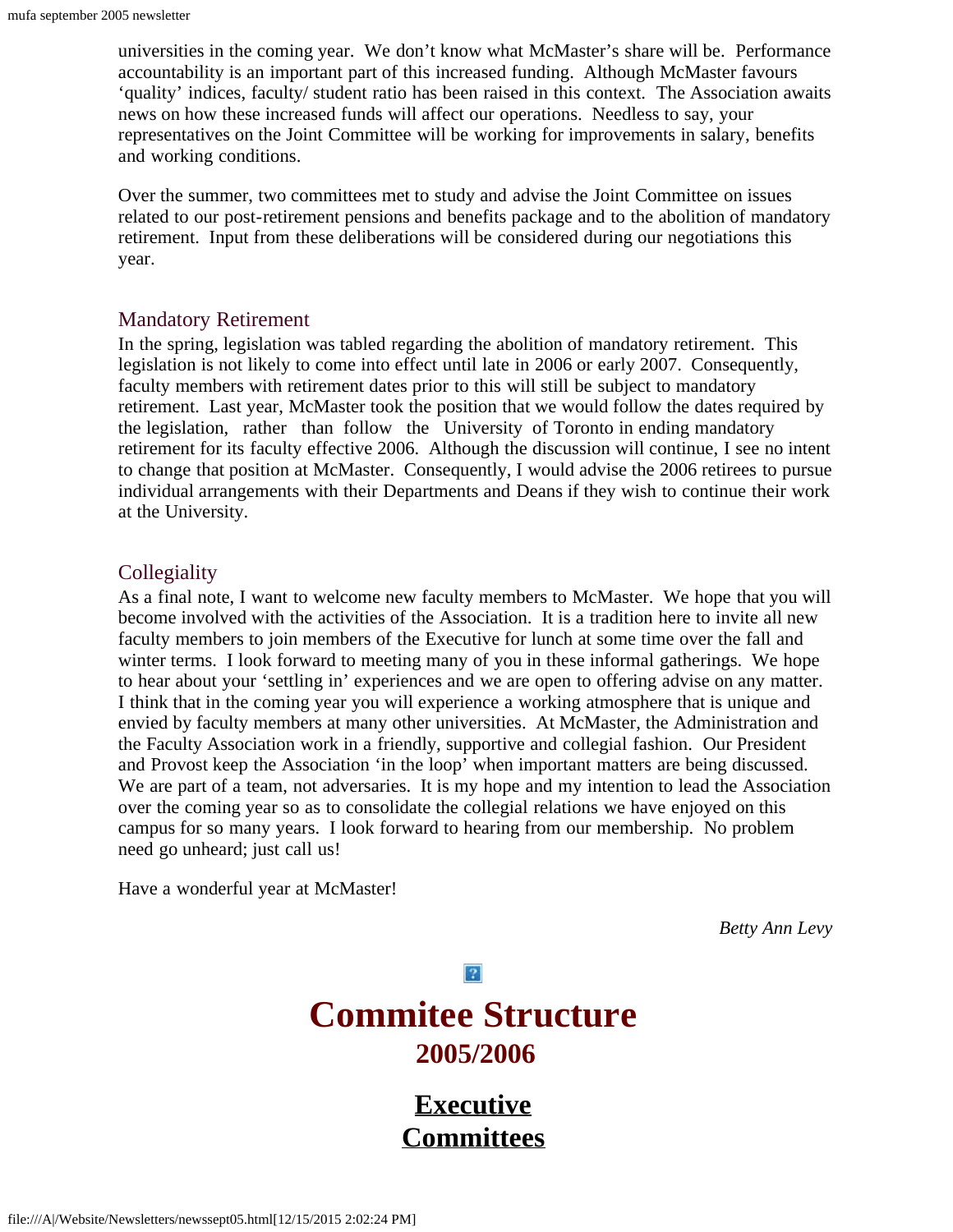## **[MUFA Council](file:///A|/Website/Newsletters/council.htm)**

## **Observers Needed**

**Required: faculty and librarians who are members of the Faculty Association — yes, RETIREES also qualify — to serve as observers for appeal and grievance hearings. The role of the Observer is to report on the adequacy of the procedures, with a view to making recommendations to improve relevant policies, not to comment on the conduct or the judgement of the tribunal. Hearings usually take place over one or two days. For more information, send us an e-mail ([mufa@mcmaster.ca\)](mailto:mufa@mcmaster.ca), give us a call (24682), or drop us a line (HH 103A).**

 $\left| \mathbf{2} \right|$ 

**New Members**

<span id="page-3-0"></span>

| Valerie Abbott-<br>Mitchell<br>Catherine<br>Andersoni<br>Megan Armstrong<br>James Benn<br><b>Clifford Burgess</b><br>Michelle Butt<br>Soo Hyun Byun<br>Mirna Carranza<br>Philip DeCicca<br>Paulina Dlugosz<br><b>Maureen Dobbins</b> | <b>Nursing</b><br><b>Mod Languages</b><br><b>&amp;Linguistics</b><br><b>History</b><br><b>Religious Studies</b><br>Physics & Astronomy<br><b>Nursing</b><br><b>Medical Physics</b><br><b>Social Work</b><br>Economics<br>Biochemistry &<br><b>Biomedical Sci</b><br><b>Nursing</b><br><b>History</b> | <b>Scott Martin</b><br>Egla Martinez-<br>Salazar<br>Susan Masten<br><b>Cristina Masters</b><br>Michael Mercier<br>Yurij<br>Mozharivskyj<br>Gianni Parise<br>Anne Pearson<br>Stephanie<br>Posthumus<br>Philip Savage | Anthropology<br><b>Women's Studies</b><br>Civil Engineering<br><b>Political Science</b><br>James McGowan School of the Arts<br>Geography & Earth<br><b>Sciences</b><br>Chemistry<br>Kinesiology<br><b>Religious Studies</b><br>French<br>Communication<br><b>Studies</b><br>School of the Arts<br><b>Social Work</b> |
|--------------------------------------------------------------------------------------------------------------------------------------------------------------------------------------------------------------------------------------|------------------------------------------------------------------------------------------------------------------------------------------------------------------------------------------------------------------------------------------------------------------------------------------------------|---------------------------------------------------------------------------------------------------------------------------------------------------------------------------------------------------------------------|----------------------------------------------------------------------------------------------------------------------------------------------------------------------------------------------------------------------------------------------------------------------------------------------------------------------|
| Michael Egan<br>Franco Gallippi<br>David Goutor<br>Elzbieta Grodek<br>Mazen Hamadeh<br>Hannah Holmes<br>Shucui Jiang<br>Jan Kaczor<br>Mehran Kasra<br>Gail Krantzberg<br>Christopher                                                 | Mod Languages &<br>Linguistics<br><b>Labour Studies</b><br>French<br>Pediatrics<br>Economics<br><b>Surgery</b><br>Pediatrics<br>Mechanical<br>Engineering<br><b>Civil Engineering</b><br><b>Health Services Mgmnt</b>                                                                                | Angela Sheng<br><b>Rick Sin</b><br>Christina<br>Stojanova<br>Rebecca Sultana<br>Evan Tapper<br>Hakan Tunc<br>Geraldine Voros<br>Marzena<br>Walkowiak                                                                | School of the Arts<br>English & Cultural<br><b>Studies</b><br>Communications<br><b>Studies</b><br><b>Political Science</b><br><b>Social Sciences</b><br>Mod Languages &<br>Linguistics<br>English & Cultural<br><b>Studies</b><br>Psychology, Neuro &                                                                |
| Longo<br>Saikat Majumdar                                                                                                                                                                                                             | English & Cultural<br><b>Studies</b>                                                                                                                                                                                                                                                                 | <b>Timothy Walters</b><br><b>Scott Watter</b>                                                                                                                                                                       | <b>Beh</b><br>School of the Arts<br><b>Political Science</b>                                                                                                                                                                                                                                                         |

# **Best Wishes to Retiring MUFA Members**

Simon Wood Lana Wylie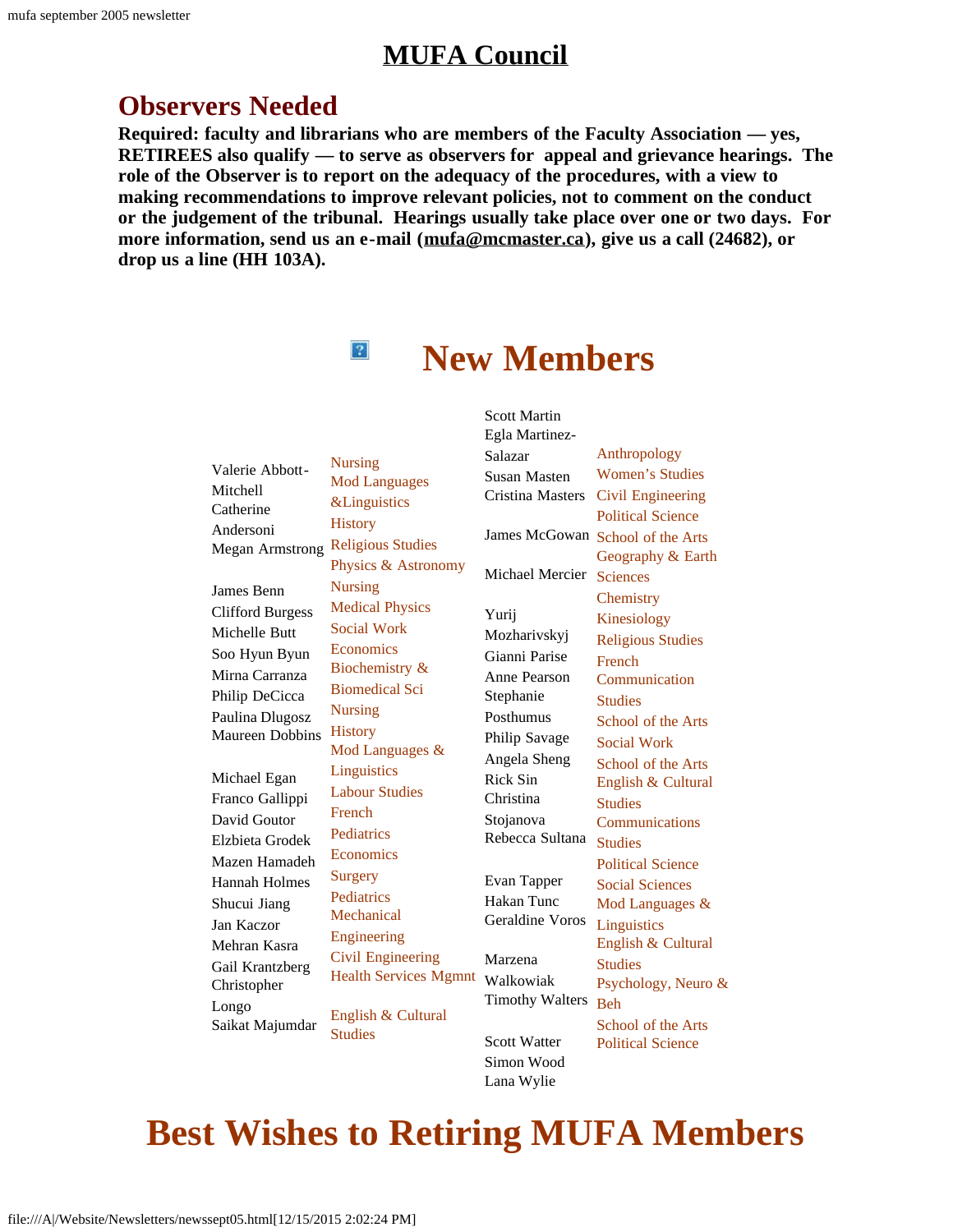We wish to extend best wishes to those faculty and librarians who have retired during the 2004/05 academic year. We look forward to seeing them at the annual luncheon in their honour (this year on November 2) hosted jointly by the Presidents of the University and the Faculty Association.

|                 |                            | <b>Evert Nieboer</b>  |                                |
|-----------------|----------------------------|-----------------------|--------------------------------|
| Don Dawson      | Mod Languages $\&$         | <b>James Rice</b>     | Biochemistry & Biomedical      |
| <b>Robert</b>   | Linguistics                | Elizabeth             | Science                        |
| <b>Drysdale</b> | Economics                  | Rideout               | School of Social Work          |
| Pat Ellis       | Civil Engineering          | <b>Shepard Siegel</b> | Nursing                        |
| <b>Charles</b>  | Nursing                    |                       | Psychology, Neur & Beh         |
| Goldsmith       | Clinical Epidemiology $\&$ | Mary Anne             | <b>Health Sciences Library</b> |
| Mabel           | <b>Biostatistics</b>       | <b>Trainor</b>        | Medicine                       |
| Hunsberger      | Nursing                    | Adrian Upton          | Mechanical Engineering         |
| Dominique       | French                     | David Weaver          | Chemistry                      |
| Lepicq          | <b>Religious Studies</b>   | <b>Nick Werstiuk</b>  | Psychiatry & Behavioural       |
| Alan            | Hum Resources & Mgt        | Sandra                | Neuro                          |
| Mendelson       |                            | Witelson              |                                |
| Linda Moffat    |                            |                       |                                |

#### $|2|$

## <span id="page-4-0"></span>**Faculty Handbook Updates**

Virginia Ariga

**Revised pages for the** *Faculty Handbook***, which was first distributed in October 1999, have recently been mailed out to MUFA members and administrative departments. If you did not receive your package, contact the MUFA Office (ext. 24682, [mufa@mcmaster.ca\)](mailto:  mufa@mcmaster.ca). If you require another hard copy of the complete Handbook, contact the Bookstore's Custom CourseWare Department at ext. 23356.**

**The Faculty Handbook is also available on the MUFA web page ([www.mcmaster.ca/mufa\)](http://www.mcmaster.ca/mufa).**

## **Are you Considering Early Retirement?**

**In the past, some faculty members have signed individual agreements with the University concerning the conditions of their retirement. These agreements have covered special (non-standard) access to office space, laboratory facilities and other matters. At present, there is no established procedure, other than the civil courts, for resolving subsequent disputes concerning the interpretation of such agreements. The Faculty General Grievance Procedure applies only to those who "hold the academic rank of professor, associate professor, assistant professor or lecturer". Professors emeriti are not covered even in the case of disputes concerning an agreement signed prior to retirement. Hence, it is especially important that clear, specific wording be used in such agreements. It is strongly recommended that our colleagues seek the advice of MUFA and of their own lawyers before signing any such agreements.**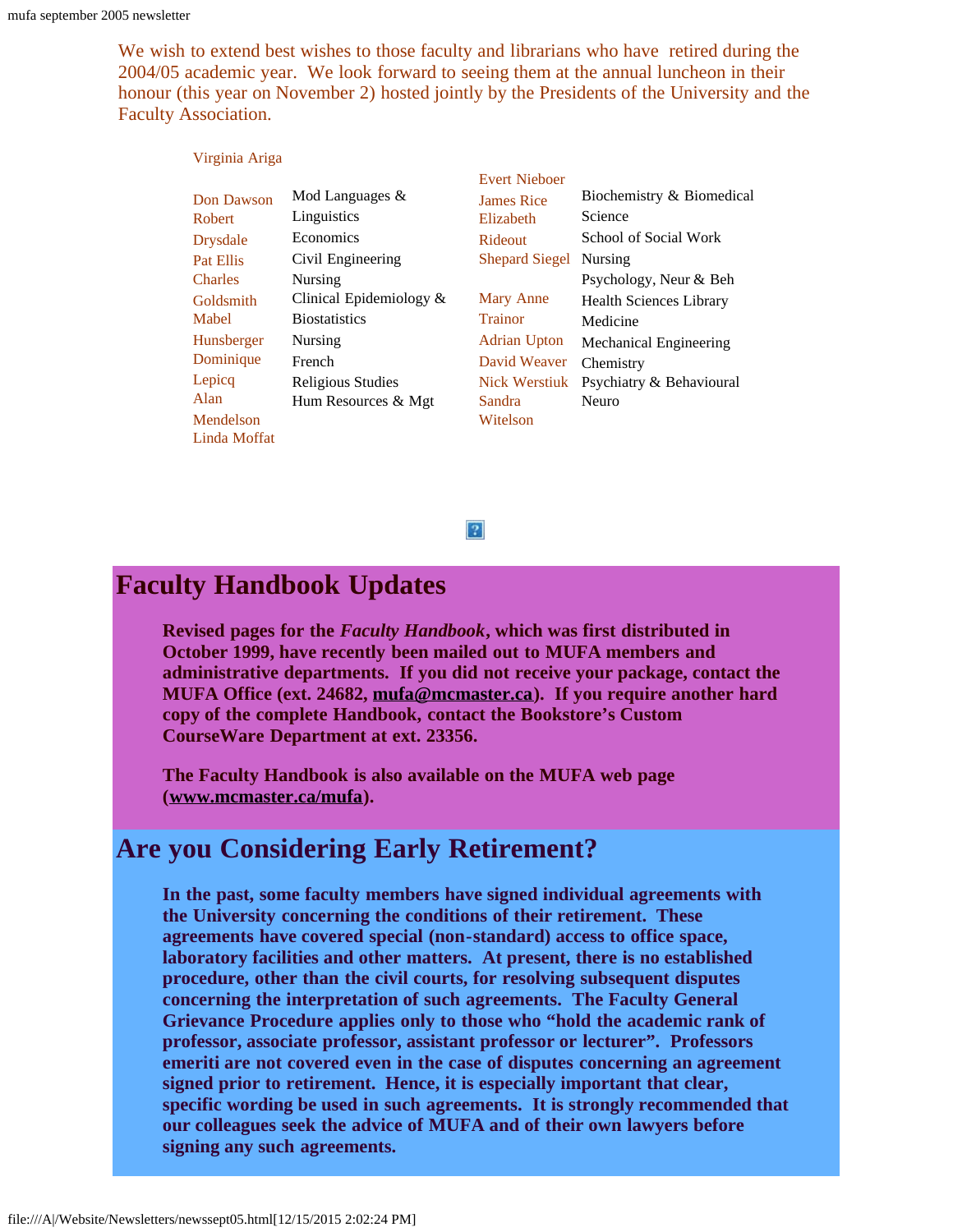# **Are You Being Considered for Tenure and/or Promotion?**

**If you are a faculty member who is being considered for tenure and promotion to associate professor or for promotion to professor, you may find it helpful to have a faculty colleague act as an advisor during this process. This colleague can assist in the preparation of your research résumé, teaching dossier and other material. An advisor can also accompany you to interviews at various stages of the process should this prove necessary.**

**This practice has been informally sanctioned in the past. The Tenure and Promotion Policy explicitly states that a faculty member may be accompanied by a faculty colleague acting as an advisor when appearing before a Departmental, Faculty or Senate committee.**

**Please feel free to contact the Chair of the MUFA Committee on Special Enquiries and Grievances should you desire further information concerning this policy or assistance in seeking out an appropriate advisor.**

# **McMaster Family Practice Unit to Offer Primary Care Services to New Appointees**

**A number of years ago, the Director of the McMaster Family Practice Unit families who are new to the Hamilton area. If you require a family doctor,**

<span id="page-5-0"></span>

Despite the summer slow-down of campus activity, there were a good number of McMaster people among the many mourners assembled at White Chapel Memorial Gardens to pay their last respects to Dr. Gerry Keech on June 6, 2005. Given the impact that he had on computing at McMaster it is appropriate to review some of the highlights of his long career.

Gerry graduated from Toronto in Engineering Physics and got his Ph.D at McMaster in Theoretical Nuclear Physics in '56. He worked for AECL (Chalk River) until 1960 when he was recruited by President Harry Thode to join the growing Faculty of Engineering.

However, the Dept. of Mechanical Engineering lost him only 2 years later when, in recognition of the growing importance of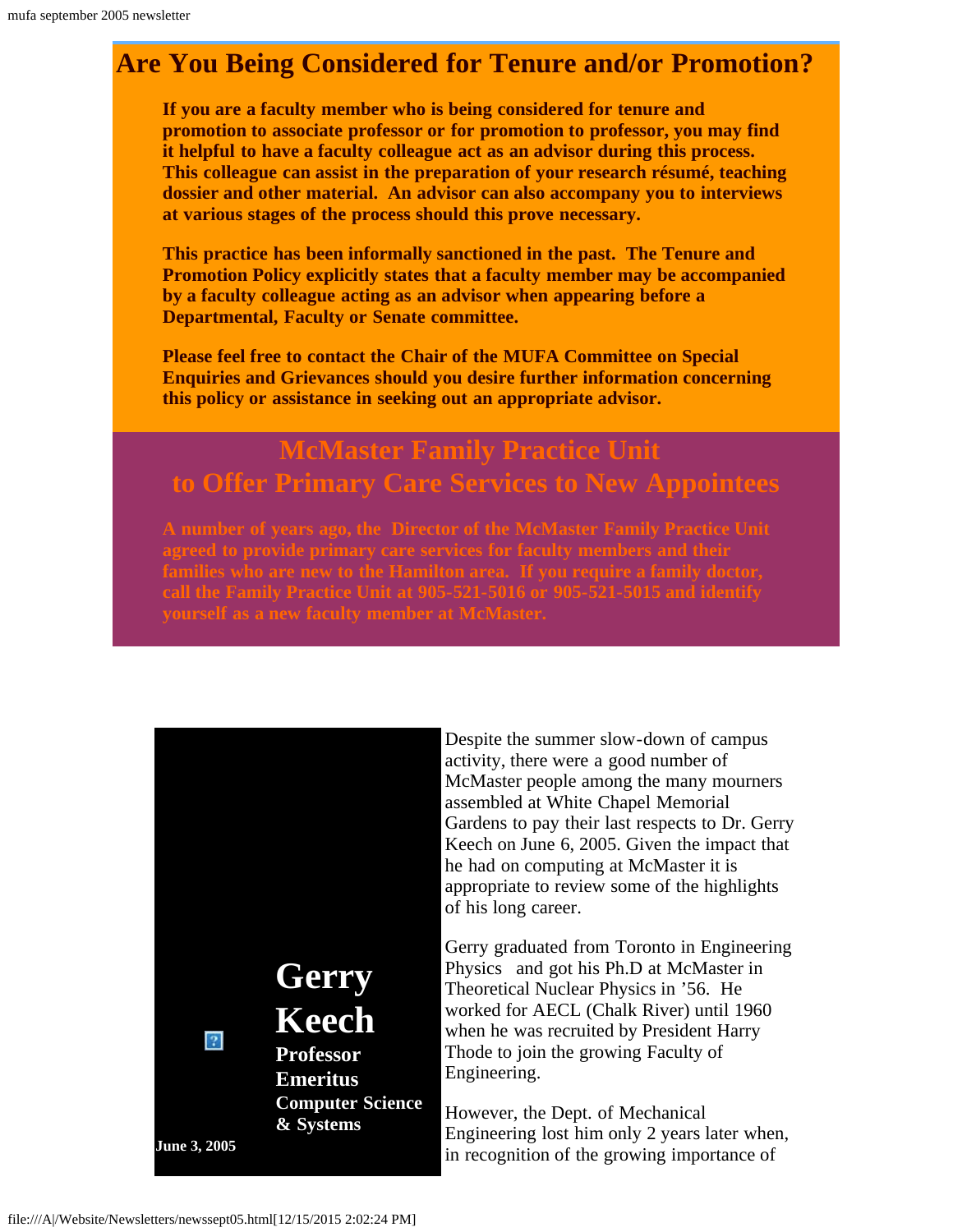computers, he was made Director of the new department of Computer Services, later Information Processing & Academic Computer Services (IPACS) where he served for 22 years.

The IBM 7040 hardware in '63 was primarily for administration, but the vital need for computer power for academic research was recognized. Gerry's urging resulted in \$2M for a CDC6400 and operating funds to cover maintenance and staff that grew rapidly from 30 to 70. Installed in 1968, one of the heaviest uses was for theoretical chemistry but engineering research soon justified one of four networked satellite job entry facilities located adjacent to the main lobby of the Engineering Building. Other remote job submission stations were in Arts III, Chedoke hospital and the Canada Centre for Inland Waters in Burlington.

Then, as now, McMaster was seldom out of the pages of the local Hamilton Spectator and the nationally acclaimed computing facilities were a frequent topic of interest. A significant part of Gerry's time seems to have been in providing layman-level copy for local news reporters.

In the 70s the need to replace the aging CDC resulted in much discussion between IPACS and the user community. Gerry was on most of these committees and was notable for the fact that although an expert in the area he was always willing to listen to the ideas and opinions of others. He subscribed to the qualified maxim "the customer is often not wrong". The role of computing in education grew along with the increase in decentralization of hardware as McMaster adapted first to a network of VAX machines with many user terminals to the personal computer era.

The teaching of Computer Science grew in importance until, when Mathematics and Applied Mathematics were amalgamated in 1980, Gerry urged recognition of the importance of the new science by requesting that his title be changed to Professor of Mathematical Sciences (Computer Science). The trend continued with the creation of a Department of Computer Science and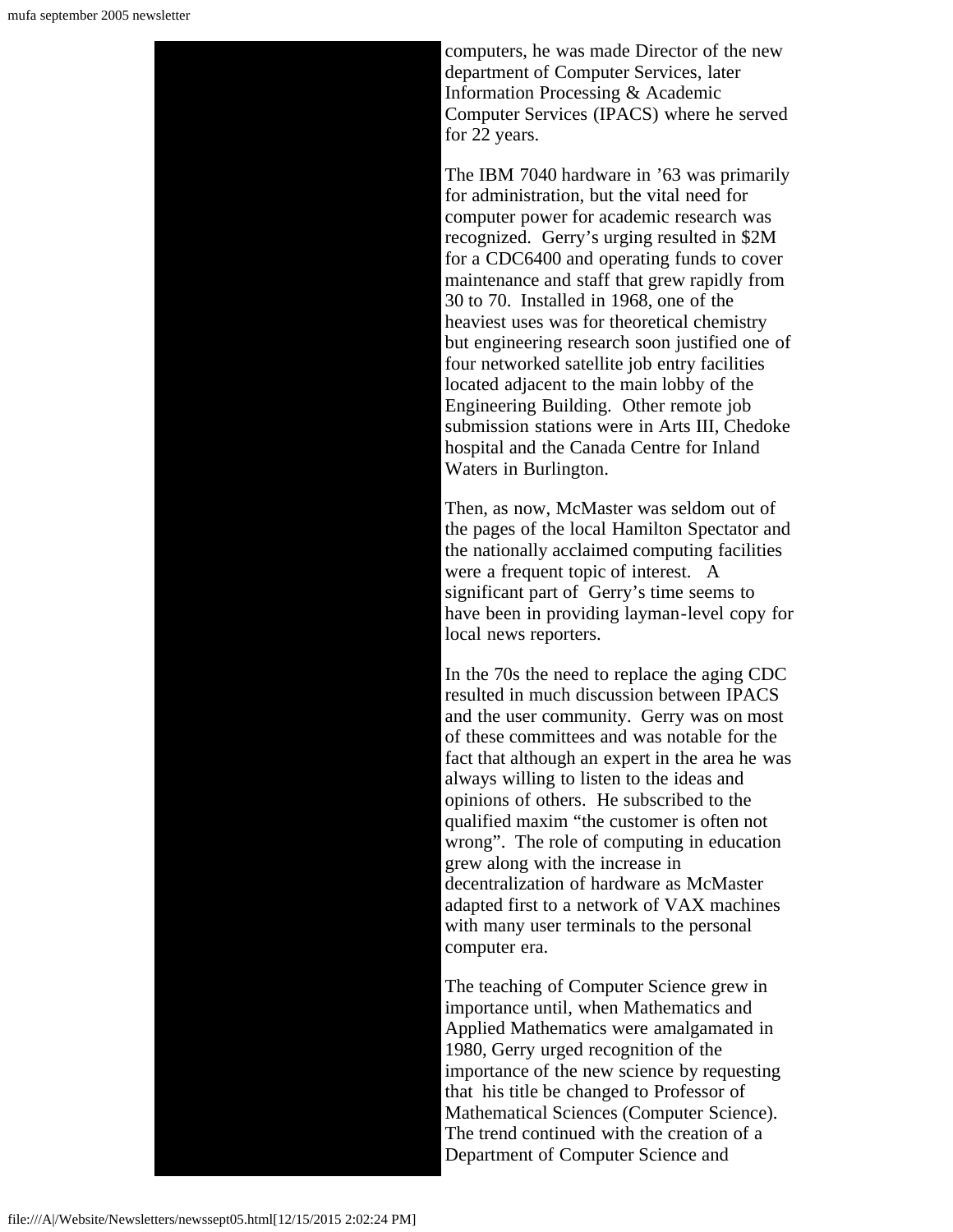

**SYLVIA BOWERBANK, Professor, English & Cultural Studies, August 5, 2005** *(a remembrance will appear in the next newsletter).*

<span id="page-7-0"></span>**JANE SYNGE, Associate Professor, Sociology, August 28, 2005** *(a remembrance will appear in the next newsletter)*



## **MACgreen: The Paper Trail**

*Trees are poems that earth writes upon the sky. We fell them and turn them into newspapers that we may record our emptiness. — Kahlil Gibran (1883-1931)*

**At MACgreen, the environmental service of the MSU, one of the major campaigns for 2005/06 is called "The Paper Trail".**

**To decrease the paper footprint of McMaster, everyone must reduce his or her individual consumption. Electronic communication and double-siding are easy ways to reduce paper consumption, and MACgreen will bind any nonconfidential single-sided scrap paper into paper notebooks. (Just email us at [green@msu.mcmaster.ca,](mailto:green@msu.mcmaster.ca) and a volunteer will come by to take your scrap paper on a biweekly or monthly basis.) Moreover, you can reduce the resources required to create your paper by purchasing post-consumer recycled paper.**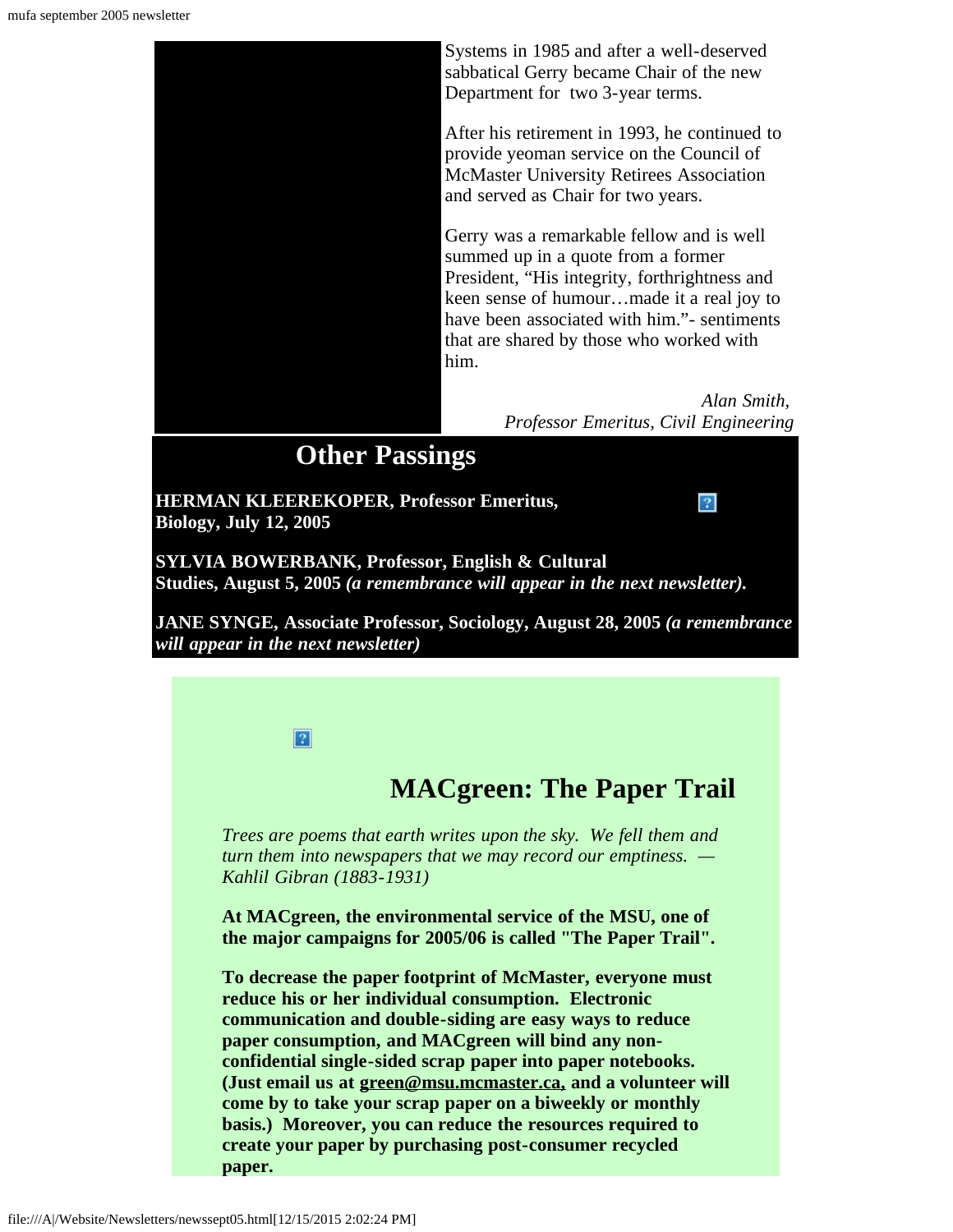**Faculty can further decrease McMaster's footprint by encouraging students to double-side their assignments. This simple reminder reinforces sustainable habits and reassures students that double-siding is permitted.**

**The production of paper destroys forest ecosystems and habitats, releases toxic effluents into waterways, uses large amounts of energy and water, requires large amounts of land for plantation and disposal sites, and emits tonnes of toxic and carcinogenic emissions into the atmosphere. Worldwide, pulp and paper is the fifth largest industrial consumer of energy, accounting for four percent of the world's energy use. Overall, producing one tonne of paper uses 98 tonnes of other resources [Environment Canada, 2000.** *The EcoBuyer Catalogue - The Official Catalogue of EcoLogo Products and Services.* **Ottawa: TerraChoice Environmental Services Inc.].**

**The disposal of paper releases greenhouse gases and takes valuable landfill space. Paper and related products account for more than one-third of the materials discarded into Canada's municipal waste stream [[http://www.ns.ec.gc.ca/udo/wastepap.html\]](http://www.ns.ec.gc.ca/udo/wastepap.html). Even if the paper is recycled, there are economic and environmental costs associated with waste collection and recycling processes.**

**While concrete figures on McMaster's annual paper use were not available for analysis, an analogous study at the University of British Columbia in 2001 estimated that that university uses 106 million sheets of paper per year, translating into the following [[http://www.sustain.ubc.ca/paper\\_reduct.html\]](http://www.sustain.ubc.ca/paper_reduct.html):**

- **8,300 trees cut down.**
- **19,000 kilograms of air pollution emitted.**
- **Enough water to run a shower nonstop for six years.**
- **Enough oil for 50 000 years' worth of oil changes for a typical car.**

**Even if McMaster uses only half that amount of paper, the waste involved is still enormous.**

**Paper-saving Tips**

- **Print and copy on two sides when it's possible.**
- **Always ask for double-sided when someone prints or copies something for you.**
- **Only print the relevant sections from long documents.**
- **Edit your documents as much as possible on the computer before printing them. If you make more corrections afterwards, only print the pages that have been changed.**
- **Install paper reusing bins near copiers and printers, for**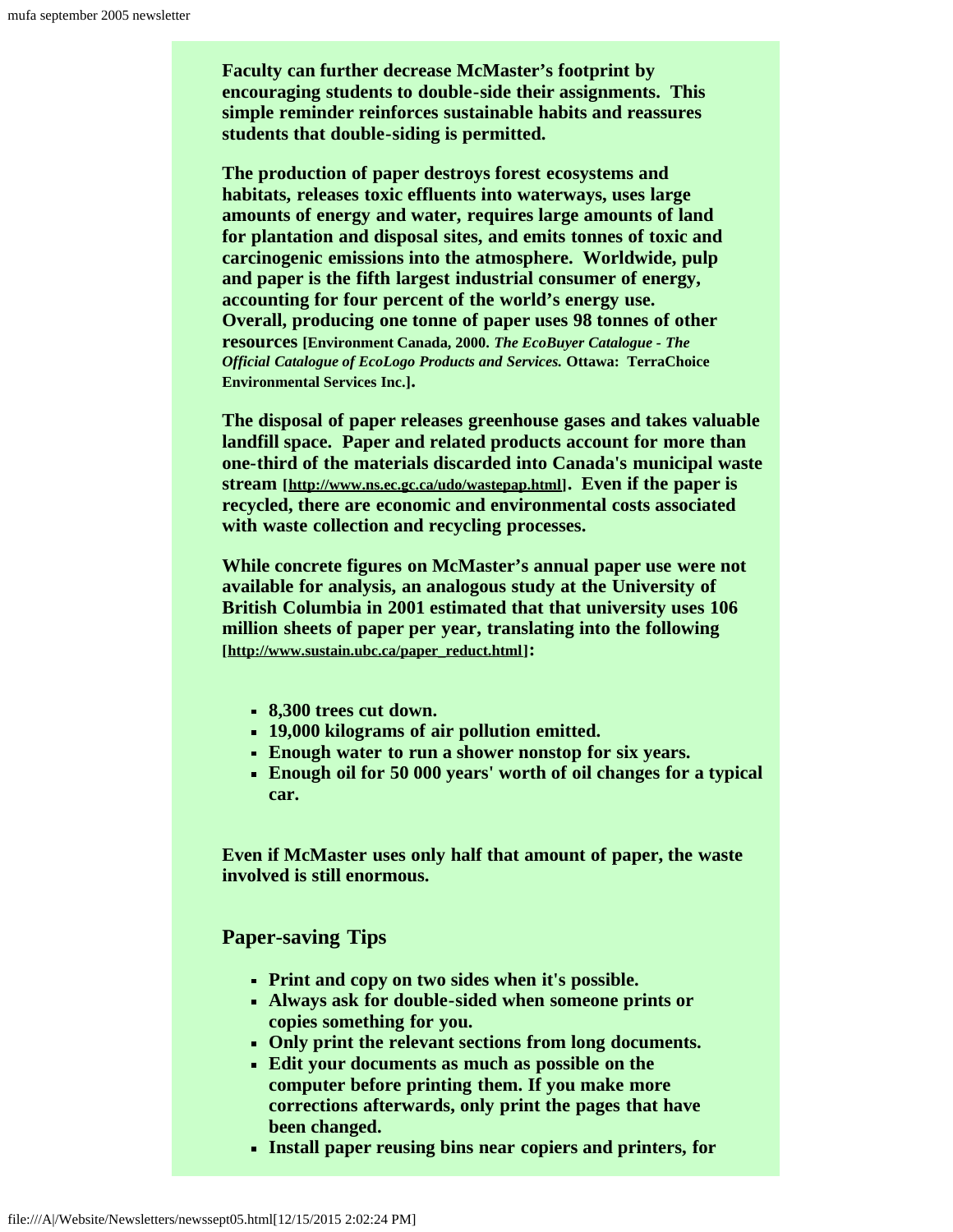**pages printed on one side only.**

- **For handwritten work, use the virgin side of reused paper. If you write on new paper, in notebooks, or big notepads, use both sides.**
- **Reduce margins. One centimeter (0.4 in) is often enough, and you rarely need more than 2.5 cm (1 in).**
- **If it's appropriate, print with single line spacing.**

#### **Especially for professors:**

- **Consider alternatives to distributing documents in class.**
	- a. **For references, post documents or links to them on the course website, or hold documents in reserve at the library.**
	- b. **For necessary course packs, print them double-sided, in quantities depending on the number of registered students in the class.**
- **Encourage students to hand in papers printed on two sides, or by email, if you like to correct on a computer screen.**
- **For course outlines, homework descriptions, and exam questionnaires, fit as much content as possible on each page, and print double-sided.**
- **For Powerpoint presentations and slideshows that students will probably want to get in paper form, prepare efficient documents.**
	- a. **In the slideshow, avoid slides with very little content. In order to save ink, avoid black or dark backgrounds, or in that case print using inverted colors. In any case, make sure the background is transparent (white) in the printed version.**
	- b. **Print using the "Handout" mode, with at least 4 to 6 slides on each page, printed double-sided.**

*Samantha Green MACgreen Director*

 $\overline{\mathbf{2}}$ 

 $|2|$ 

# **For Your Information**

# **CAUT Travel Advisory**

<span id="page-9-0"></span>**CAUT has had frequent reports of members who have faced difficulties when crossing into the United States — whether to attend conferences in the US or to transit through the US to attend conferences or undertake academic work in other countries. As a result of these difficulties, CAUT has prepared a travel advisory regarding your rights as a Canadian citizen when you are crossing into the United States at land borders or in preclearance areas at**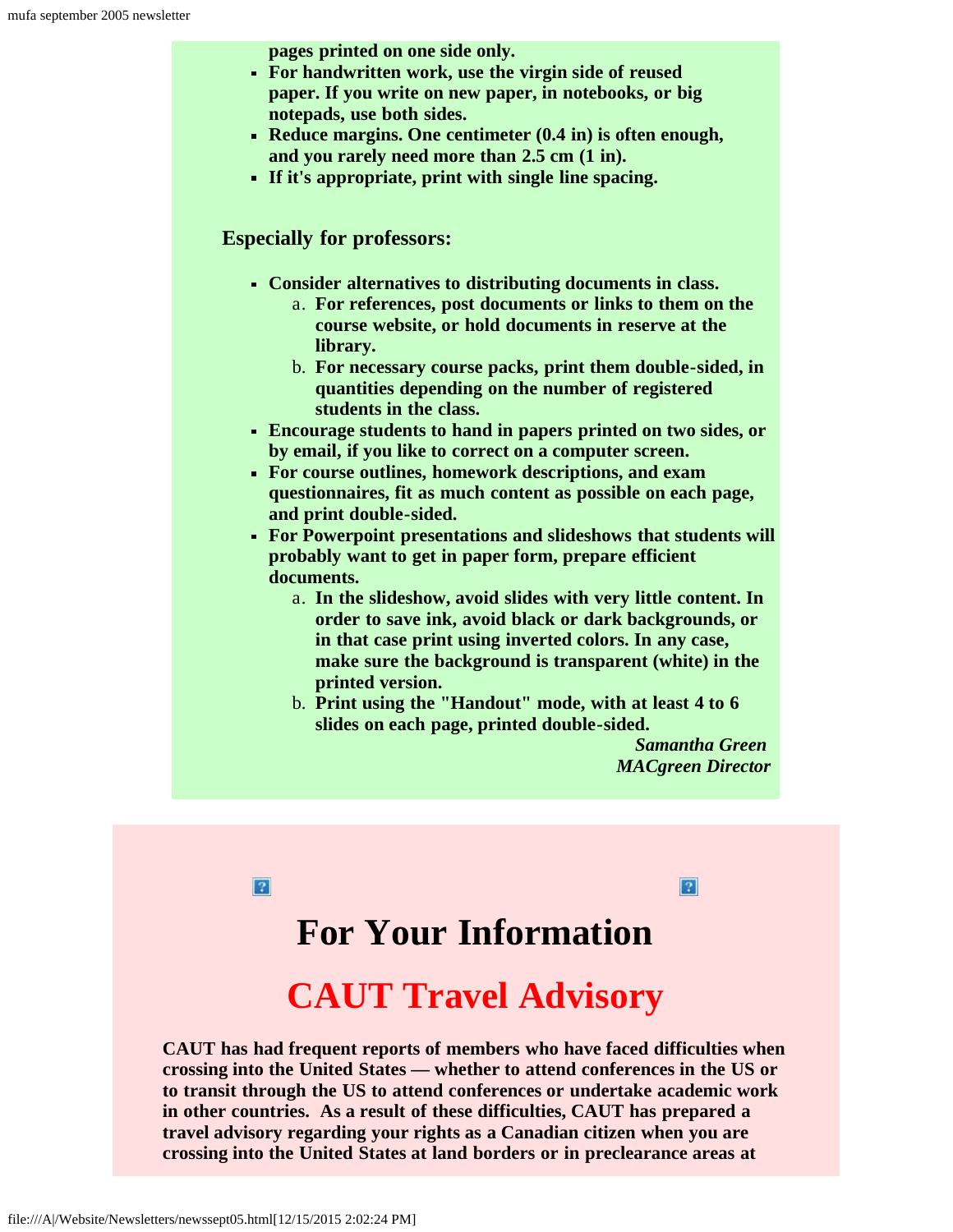**Canadian airports. The document, Travelling to the United States: Your rights at the border, can be obtained on the web at [http://www.caut.ca/en/](http://www.caut.ca/en/ publications/traveladvisory/) [publications/traveladvisory/](http://www.caut.ca/en/ publications/traveladvisory/)**

# **Travel Expense Reimbursement Rates**

**At its meeting on May 26, 2005 the Finance Committee of the Board of Governors approved amendments to the following travel expense rates.**

**Kilometre Allowance: from \$.32/km to \$.37/km (effective June 1, 2005).**

**Meals without Receipts: The maximum per diem rates have increased from \$45/day to \$48/day (effective June 1, 2005).**

> **Within Canada: \$48/day (\$10 breakfast, \$13 lunch, \$25 dinner) Outside Canada: \$48US/day (\$10 breakfast, \$13 lunch, \$25 dinner)**

## <span id="page-10-0"></span> $\vert 2 \vert$ **Housing**

### **Luxurious century old manor house...**

just minutes from McMaster. Available: Two desirable one-bedroom apartments suitable for discerning professionals.

- Spectacular ground floor apartment includes a large living/dining area with gas fireplace, sheer drapes, air conditioner and original oak hardwood floors. Large galley kitchen has ceramic floor, breakfast nook with table and barstools and top of the line, fridge, stove and microwave. Large bedroom has hardwood floors, California closets and ceiling fan with en-suite three-piece bathroom leading onto a private deck overlooking a beautiful landscaped garden, also for tenants use. No pets. No smoking. Rent \$1095 per month. Available November 1st.
- Charming third floor apartment has a loft-style living/dining room with two nooks, hardwood floors, sheer drapes, area rugs, air conditioning and an English electric fireplace. A three-piece bathroom includes exhaust fan and linen storage. The fully equipped galley kitchen (fridge, stove, dishwasher and microwave) with ceramic floor leads onto a private deck. The bedroom has hardwood floors and California closets. Rent: \$950 per month. Available October 1st or sooner.

Rents include heat, all utilities and parking off Locke Street. Laundry facilities available in the building, along with an intercom security system.

To view contact: Sheila Edge. Tel: (905) 521-4840; email: **[Sheila.te@cogeco.ca](mailto:Sheila.te@cogeco.ca)**